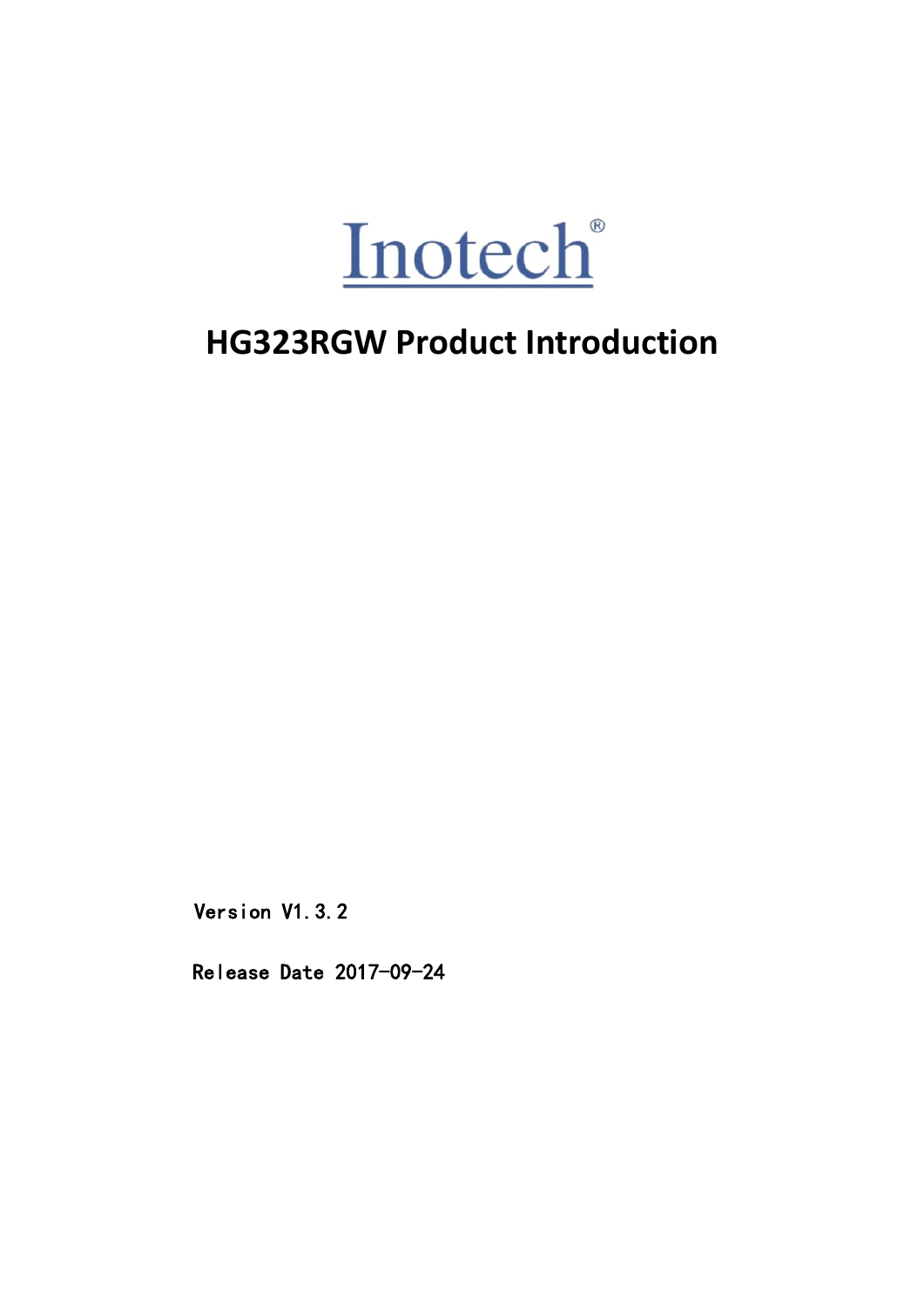| <b>Product Overview</b><br><b>Model</b><br><b>Main chip</b><br><b>Type</b><br>1GPON+1GE+1FE+1POTS+WiFi<br>Realtek<br>HG323RGW<br>Inotech®<br>$-1$<br>$\circ \circ \cdot \blacksquare$ |                       |                                        |  |
|---------------------------------------------------------------------------------------------------------------------------------------------------------------------------------------|-----------------------|----------------------------------------|--|
|                                                                                                                                                                                       |                       |                                        |  |
|                                                                                                                                                                                       |                       |                                        |  |
|                                                                                                                                                                                       |                       |                                        |  |
|                                                                                                                                                                                       |                       |                                        |  |
|                                                                                                                                                                                       |                       |                                        |  |
| <b>Technical Specifications</b>                                                                                                                                                       | <b>Parameter Name</b> |                                        |  |
| <b>Hardware Parameter</b>                                                                                                                                                             | <b>PON</b>            | GPON, SC single-mode/single-fiber,     |  |
|                                                                                                                                                                                       |                       | Upstream 1.25Gbps, Downstream 2.5Gbps. |  |
|                                                                                                                                                                                       |                       |                                        |  |
| PON Port Type<br><b>BOSA</b><br>Wavelength<br>Tx 1310nm, Rx 1490nm                                                                                                                    |                       |                                        |  |

## **Technical Specifications**

| 800                             |                                                                     |  |  |  |
|---------------------------------|---------------------------------------------------------------------|--|--|--|
| <b>Technical Specifications</b> |                                                                     |  |  |  |
|                                 |                                                                     |  |  |  |
| <b>Parameter Name</b>           | <b>Hardware Parameter</b>                                           |  |  |  |
| <b>PON</b>                      | GPON, SC single-mode/single-fiber,                                  |  |  |  |
|                                 | Upstream 1.25Gbps, Downstream 2.5Gbps.                              |  |  |  |
| PON Port Type                   | <b>BOSA</b>                                                         |  |  |  |
| Wavelength                      | Tx 1310nm, Rx 1490nm                                                |  |  |  |
| Sensitivity                     | <-27dBm(PX20+)                                                      |  |  |  |
| Overload                        | $> -3d$ Bm(PX20+)                                                   |  |  |  |
| Optical Type                    | SC/PC                                                               |  |  |  |
| <b>LAN Interface</b>            | 1*10/100/1000Mbps + 1*10/100Mbps +                                  |  |  |  |
|                                 | Auto adaptive Ethernet interfaces, Full/Half Duplex, RJ45 connector |  |  |  |
| POTS Interface                  | 1POTS, RJ11 connector                                               |  |  |  |
| Indicators                      | 8, For POWER、LOS、REG、GE、FE、FXS、CATV、WiFi                            |  |  |  |
| Power adapter input             | 220V AC, 50HZ                                                       |  |  |  |
| Ambient temperature             | $-20$ ~ $+55$ °C                                                    |  |  |  |
| Ambient humidity                | $10\% \approx 90\%$ (non-condensing)                                |  |  |  |
| Store temperature               | $-30$ ~ $+60$ °C                                                    |  |  |  |
| Store humidity                  | $10\%$ ~ 90%(non-condensing)                                        |  |  |  |
|                                 | 1/3                                                                 |  |  |  |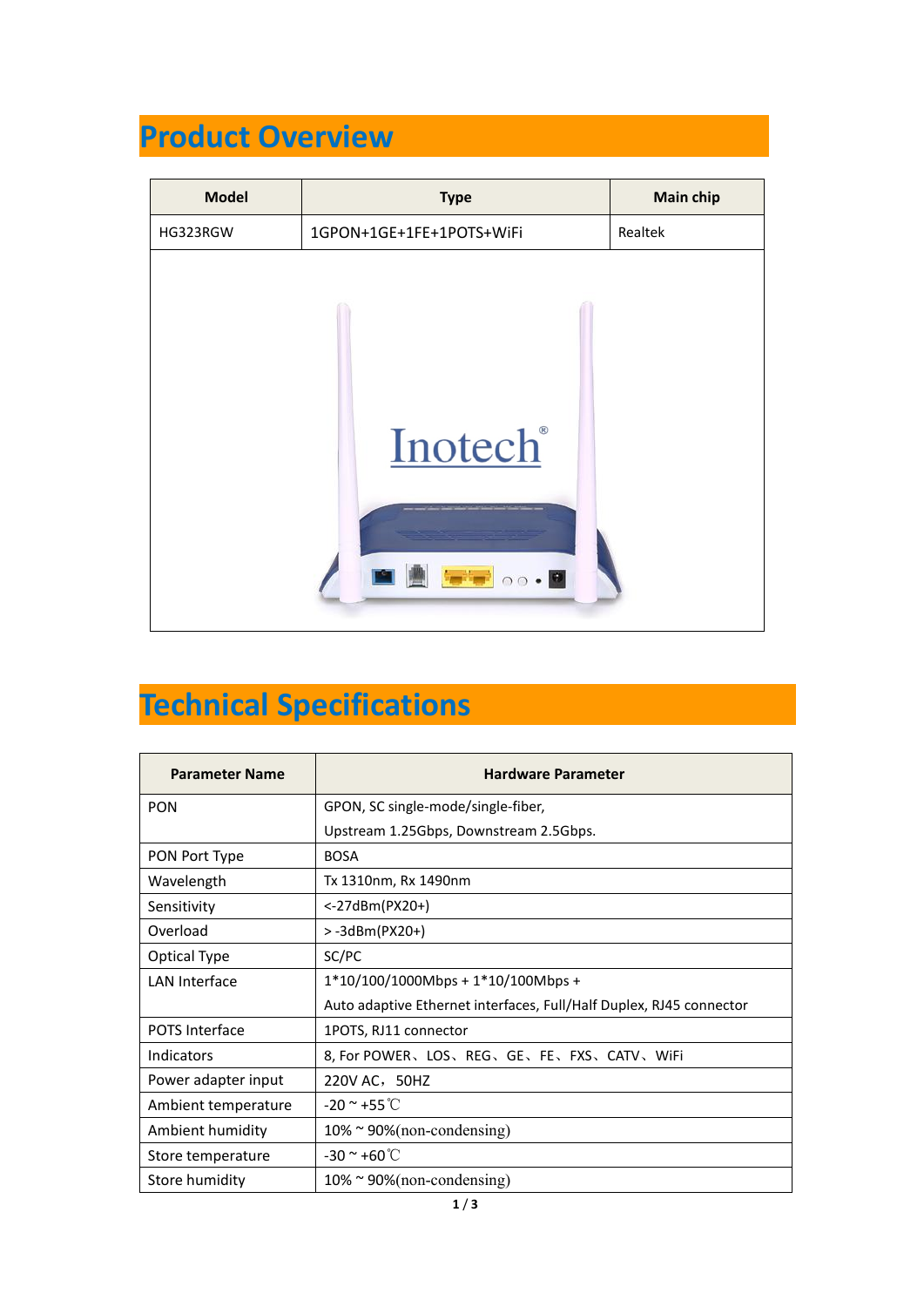| Dimension $(LxWXH)$       | $185$ mm $\times$ 122mm $\times$ 33mm |
|---------------------------|---------------------------------------|
| Power                     | 12V, 1.5A                             |
| <b>Power Consumption</b>  | $≤10W$                                |
| Weight (No Power Adapter) | About 300g                            |

## **Functions**

| <b>Function</b>     | Parameter                                                                                                                                                                                    |
|---------------------|----------------------------------------------------------------------------------------------------------------------------------------------------------------------------------------------|
| Internet connection | Bridge / Routing                                                                                                                                                                             |
| LAN                 | Support Port rate limiting<br>Support Loop detection<br>Support Flow control<br>Support Storm control                                                                                        |
| <b>VLAN</b>         | Support VLAN tag mode<br>Support VLAN transparent mode<br>Support VLAN trunk mode<br>Support VLAN translation mode<br>Support VLAN QinQ mode                                                 |
| Multicast           | Support IGMPv1/v2/v3<br>Support IGMP Proxy and MLD Proxy<br>Support IGMP Snooping and MLD Snooping                                                                                           |
| L <sub>3</sub>      | Support IPv4、IPv6 and IPv4/IPv6 dual stack<br>Support WAN DHCP/PPPOE/Static IP<br><b>Support Static Route</b><br><b>Support NAT</b><br><b>Support Port forwarding</b><br>Support DHCP server |
| Security            | <b>Support Firewall</b><br>Support Mac filter<br>Support ACL<br>Support URL filter                                                                                                           |
| QoS                 | Support 4 queues<br>Support SP and WRR<br>Support 802.1P<br><b>Support DSCP</b>                                                                                                              |
| Wireless            | Support 802.11b/g/n and Mixed mode<br>Support No-auth、WEP、WPA-PSK and WPA2-PSK function with AES、<br>TKIP encryption                                                                         |